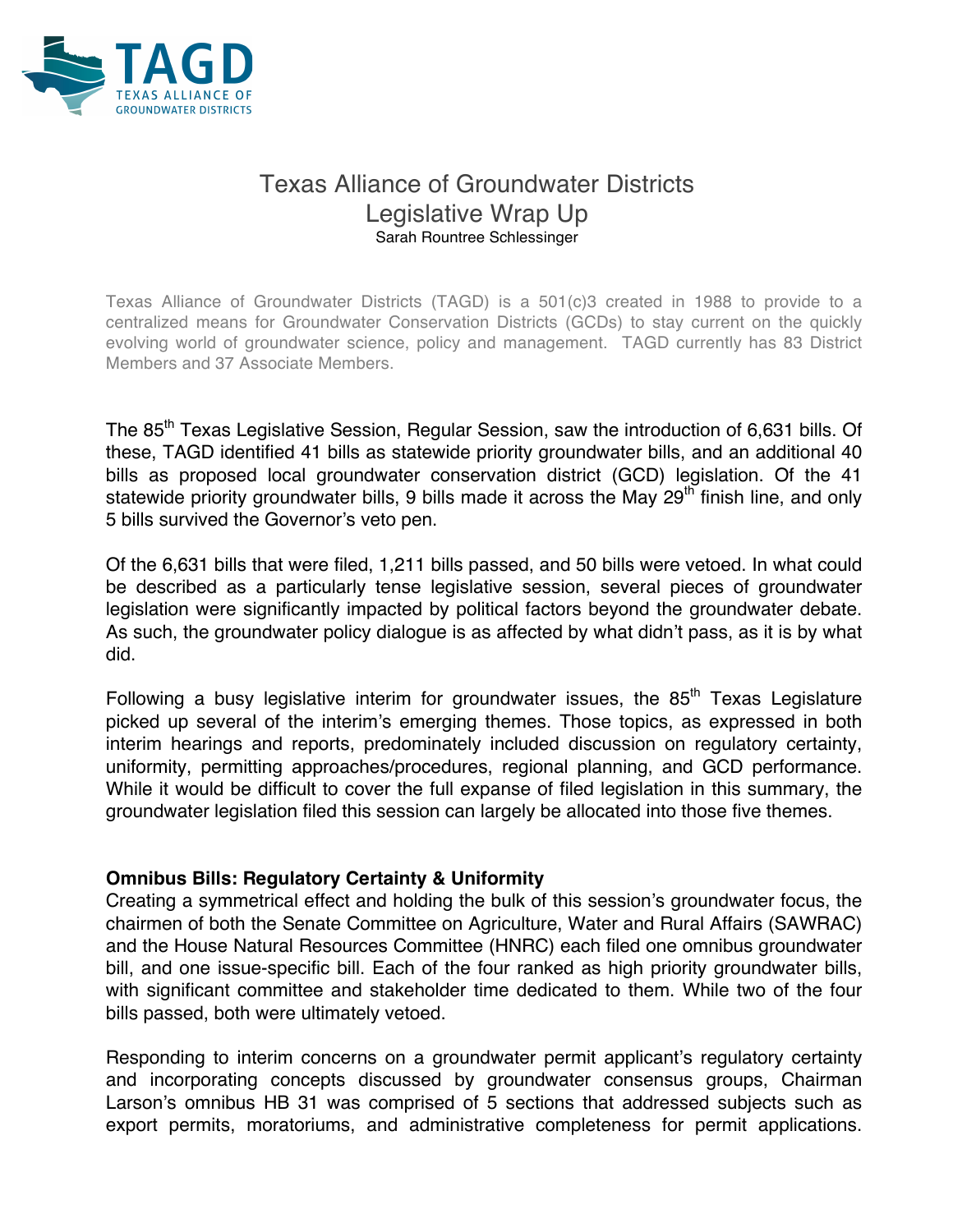TAGD members voted in support of this bill and the issues it addressed. While there was little opposition to it, HB 31 was passed by the full House but did not make it out of the SAWRAC.

Chairman Perry's omnibus SB 1392 met more concern, with the originally filed version consisting of 27 pages and addressing tough subjects such as the adoption of common rules in a groundwater reservoir, and restrictions on a district's ability to issue special permit conditions. While subsequent committee substitutes made significant efforts to meet concerns while still addressing the issue of uniformity, TAGD did not support SB 1392 and it did not pass.

#### **Issue Specific Bills: Brackish Groundwater & Attorney's Fees**

Following the previous legislative session's efforts in HB 30, Chairman Larson's HB 2377 sought to establish the permitting procedures for brackish groundwater production permits within TWDB identified brackish groundwater production zones. While the originally filed version of HB 2377 caused some concern within TAGD, a strong stakeholder process ultimately produced a bill that was agreeable to all parties and gained TAGD's support. HB 2377 was ultimately vetoed by Governor Abbott.

If you heard Chairman Perry speak during the legislative interim, you know that he was consistent in his concern regarding a landowner's ability to pursue his or her groundwater rights in a courtroom. As such, the filing of SB 862 on the award of attorney's fees in a suit involving a GCD was not a surprise. With subsequent committee substitutes seeking to balance concerns, testimony against the bill focused on historical context for current provisions, and a regulatory body's ability to take enforcement decisions without fear of its ability to finance it. Amid significant tension, TAGD members did not support SB 862.

### **Permitting Approaches/Procedures**

Beyond the wide array of subjects addressed by the omnibus and issue-specific bills, there were a number of additional pieces of legislation filed that addressed GCD permitting approaches and procedures. Many of these bills were a result of either TWCA's groundwater committee's consensus efforts, or a response to those GCD critiques raised during the legislative interim. Of the 9 total permit related bills, 4 bills passed, and 2 were vetoed.

Larger conceptual efforts to reformat GCD permitting structures included Chairman Perry's omnibus SB 1392, HB 1318 and HB 3028, all three of which were related to a correlative rights GCD permitting structure in some way. Rep. Lucio's HB 1318, relating to the regulation of production wells for a retail public utility by a GCD sought to put legislation in place to protect a water utility's ability to be allocated a permit in a correlative rights model based on their service area, rather than land ownership. Rep. Burn's HB 3028, related specifically to groundwater ownership and rights, attempting to put into legislation the concept of fair share allocation based on property ownership. While neither bill was passed, the discussion of fair share allocation, correlative rights permitting, and the ability to protect those activities and industries that depend on groundwater was front and center in the groundwater policy debate.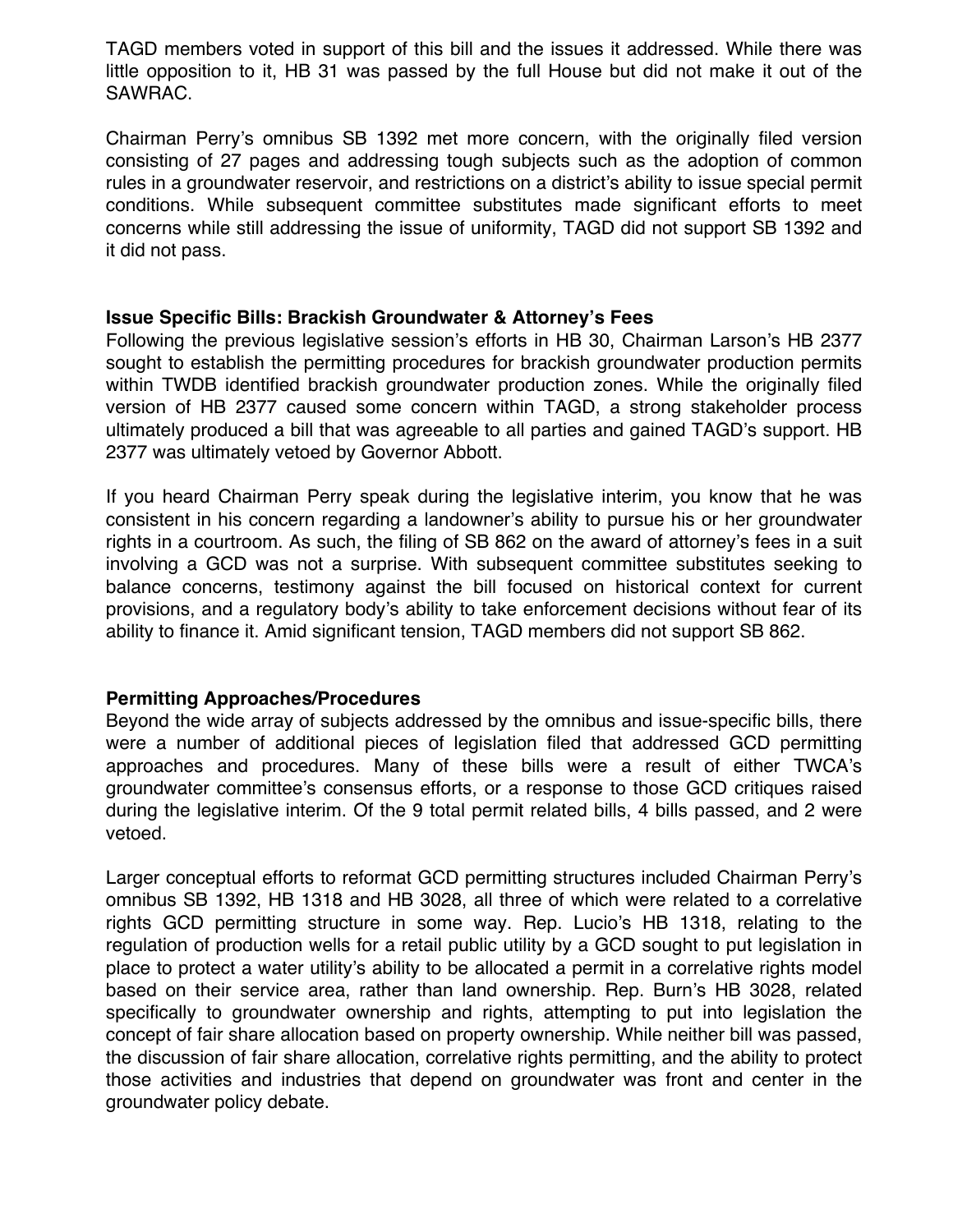Less controversial legislation on permitting approaches and procedures included SB 1009, SB 864, HB 2378, and HB 3417. Chairman Larson's HB 2378, relating to extensions of an expired permit for the transfer of groundwater from a GCD, was a TWCA consensus bill that applied to transfer permits the same automatic renewal provision passed in the previous session for production permits. This bill was supported by TAGD, but was unfortunately, along with several other bills by Chairman Larson, vetoed. Rep. King's HB 3417 was also a TAGD supported consensus bill that addressed what a district considers when issuing a permit, specifically the ability to look at exempt and registered wells for potential impact.

Chairman Perry's SB 1009 and SB 864 were the only permitting bills that passed this session. SB 864 is a consensus piece of legislation that promotes increased coordination between TCEQ and GCDs when issuing a right to use state water if the applicant intends to use groundwater as an alternative supply. TAGD supported this effort. SB 1009 is also a piece of consensus legislation that addresses those requirements that may be requested by a GCD for a permit or permit amendment to be considered administratively complete. As a response to one of the frequent GCD critiques during the interim, TAGD strongly supported SB 1009.

#### **Regional Planning & Joint Groundwater Management**

Like the GCD permitting legislation, there were a number of pieces of legislation that address regional planning and joint groundwater management procedures. Most notably, these included SB 1053, SB 1392, SB 1511, HB 2215, HB 3043, and HB 3166.

Of those listed above, only SB 1511 and HB 2215 ultimately passed. Rep. Price's HB 2215 addresses the timeline of desired future condition adoption as it relates to both the groundwater management areas and state water plan, and is a direct result of interim discussions and recommendations made in interim reports. It is a piece of TWCA consensus groundwater legislation and had full TAGD support. Similarly, Chairman Perry's SB 1511 gained TAGD's full support as an attempt to better address which projects receive funding in the state water plan.

#### **GCD Performance, Annexation & Administration**

While a principle topic of discussion during the legislative interim hearings and reports, the subject of GCD performance only surfaced in the form of HB 180 and GCD-specific sunset legislation. Filed again from the previous session, HB 180 addressed the role the State Auditor's Office plays in GCD performance review and sought to improve the oversight function. While this bill received no testimony in opposition, had full TAGD support, and was voted out of the full House, the bill was not voted out of SAWRAC.

The subject of GCD territory and annexation received a substantial amount of attention during this session, with numerous testimonies on the merits HB 4122 discussed. Following significant stakeholder discussion, Rep. Kacal's HB 4122 committee substitute, which provided a landowner with a certain amount of property the ability to seek annexation into another GCD, landed in the neutral zone for TAGD. HB 4122 was passed out of the full House but was not passed out of the full Senate.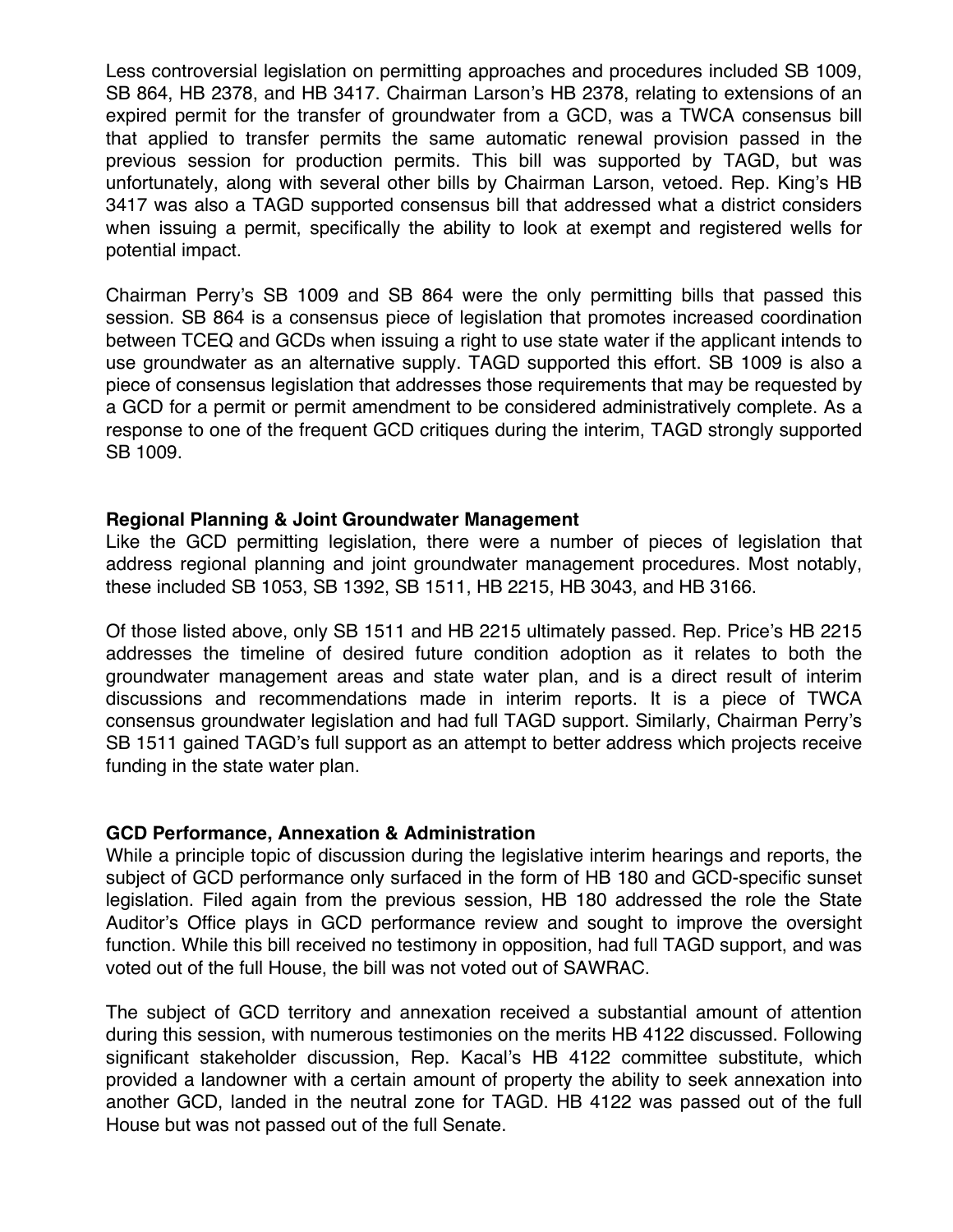On an administrative front, two significant bills were passed this session, but only one will become law. Rep. King's HB 3025 related to open, uncovered, abandoned or deteriorated wells, and would have provided GCDs with the ability to plug deteriorated wells before they cause significant harm to groundwater quality. Due to political factors, this bill was unfortunately vetoed. Chairman Perry's SB 865, however, relating to a GCDs ability to use electronic funds transfers, was signed with an immediate effective date.

### **Summary**

TAGD's positions on the 41 statewide priority groundwater filed bills ultimately resulted in support for 22 bills, neutral on 12, and opposed to 6. Broadly speaking, these numbers appear to indicate a willingness from the GCD industry to respond to concerns and work through those topics of regulatory certainly, uniformity, permitting, regional planning and GCD performance.

While several pieces of significant groundwater legislation were not ultimately signed into law, the outcome in groundwater legislation during the  $85<sup>th</sup>$  appeared much more positive than the initial outlook at the bill filing deadline. With TAGD strongly supporting all 5 of the groundwater bills that have or will become law, it seems reasonable to conclude that it was a good session for GCDs.

Looking ahead, it is clear that there will be more discussion both inside and outside the Texas Legislature on those topics that did not pass into law during the  $85<sup>th</sup>$  Legislative Session, particularly on the topic of attorney's fees and uniformity.

### **What Passed**

• **HB 2377 VETOED**

Relating to the development of brackish groundwater.

- **HB 2378 VETOED** Relating to extensions of an expired permit for the transfer of groundwater from a groundwater conservation district.
- **HB 3025 VETOED** Relating to open, uncovered, abandoned, or deteriorated wells.
- **SB 1525 VETOED** Relating to a study by the Texas Water Development Board of water needs and availability in this state.
- **SB 865 6/09/17 Effective Date**

Relating to a groundwater conservation district's use of electronic fund transfers.

- **HB 2215 6/09/17 Effective Date** Relating to the adoption of desired future conditions for aquifers in groundwater management areas and the consideration of those conditions in the regional water planning process.
- **SB 1009 9/01/17 Effective Date**

Relating to administrative completeness requirements for permit and permit amendment applications for groundwater conservation districts.